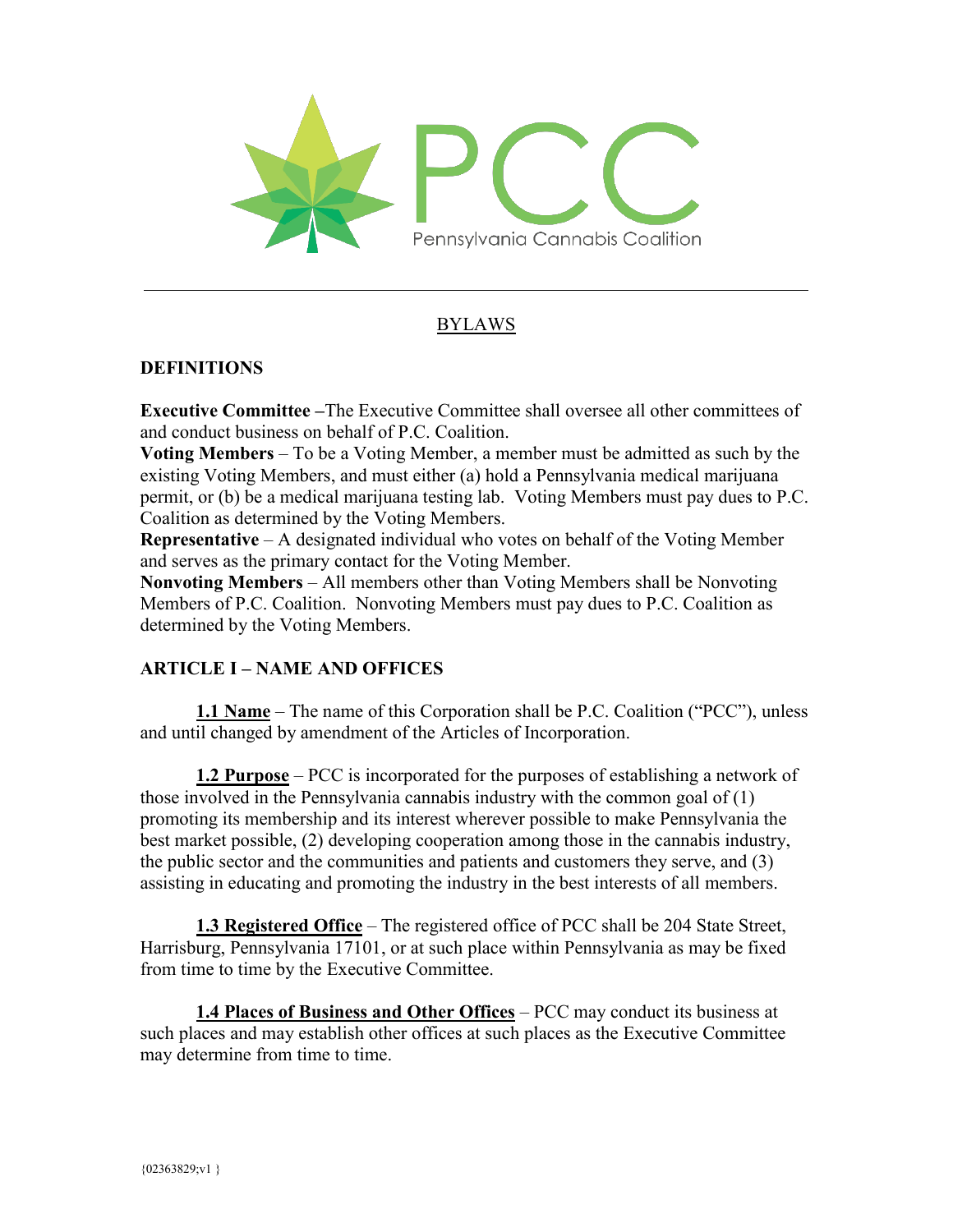## **ARTICLE II – VOTING MEMBERS**

**2.1 Number and Qualifications** – The business of PCC shall be managed by its Executive Committee overseen by the Voting Members of PCC. Each Voting Member will have a Representative and be a natural person of full age of 18 years.

**2.3 Powers and Authority** – In addition to the powers and authority expressly conferred upon them by these Bylaws, the Voting Members may exercise all such powers of PCC and do all such lawful acts and things as are not by statute, or by the Articles of Incorporation, or by these Bylaws directed or required to be exercised or done by the members.

**2.4 Annual and Regular Meetings** – An annual meeting of Voting Members shall be held each year at such a time and in such a place as the Executive Committee shall designate. In addition to an annual meeting, regular meetings of the Voting Members may be held at such times and at such place and places within this Commonwealth, as a majority of the Voting Members shall deem necessary.

**2.5 Special Meetings** – Special meetings of the Voting Members may be called by the President or by two (2) or more of the members of the Voting Members and shall be held at such time and for such purposes as may be specified in the call for said meeting.

**2.6 Quorum** – A simple majority of the Voting Members shall be necessary to constitute a quorum for the transactions of business of the PCC, and acts of a majority of the Representatives present at a meeting at which a quorum is present shall constitute official action of the PCC. Any action which may be taken at a meeting of the Voting Members may be taken without a meeting, typically done by electronic voting, setting forth the action so taken, shall be signed by all of the Representatives of the Voting Members and shall be filed with the Secretary.

**2.7 Responsibility** – The responsibility of voting members will be, by majority vote, to dictate all policy initiatives of the PCC. Vote in elections of the PCC including the Executive Committee and the Finance Committee. The Voting Members must also vote in a 2/3rds margin in engage in legal action, buy or sell property, borrow money from a financial institution, or engage in a lobbying campaign outside of the normal scope and purpose of the PCC. All other actions and responsibilities are delegated to the various committees.

**2.8 Notice of Meetings** –The Secretary shall provide written notice of any regular or special meeting of the Voting Members or any change in the time or place of a regular or special meeting, at least five (5) days prior to the day fixed for such meeting, unless waived in writing by all of the Members.

**2.9 Vacancies** – Each Voting Member may appoint at will their designated Representative by giving written notice to the Secretary. Vacancies occur from withdrawal of a Voting Member from PCC, or a Voting Member losing its status as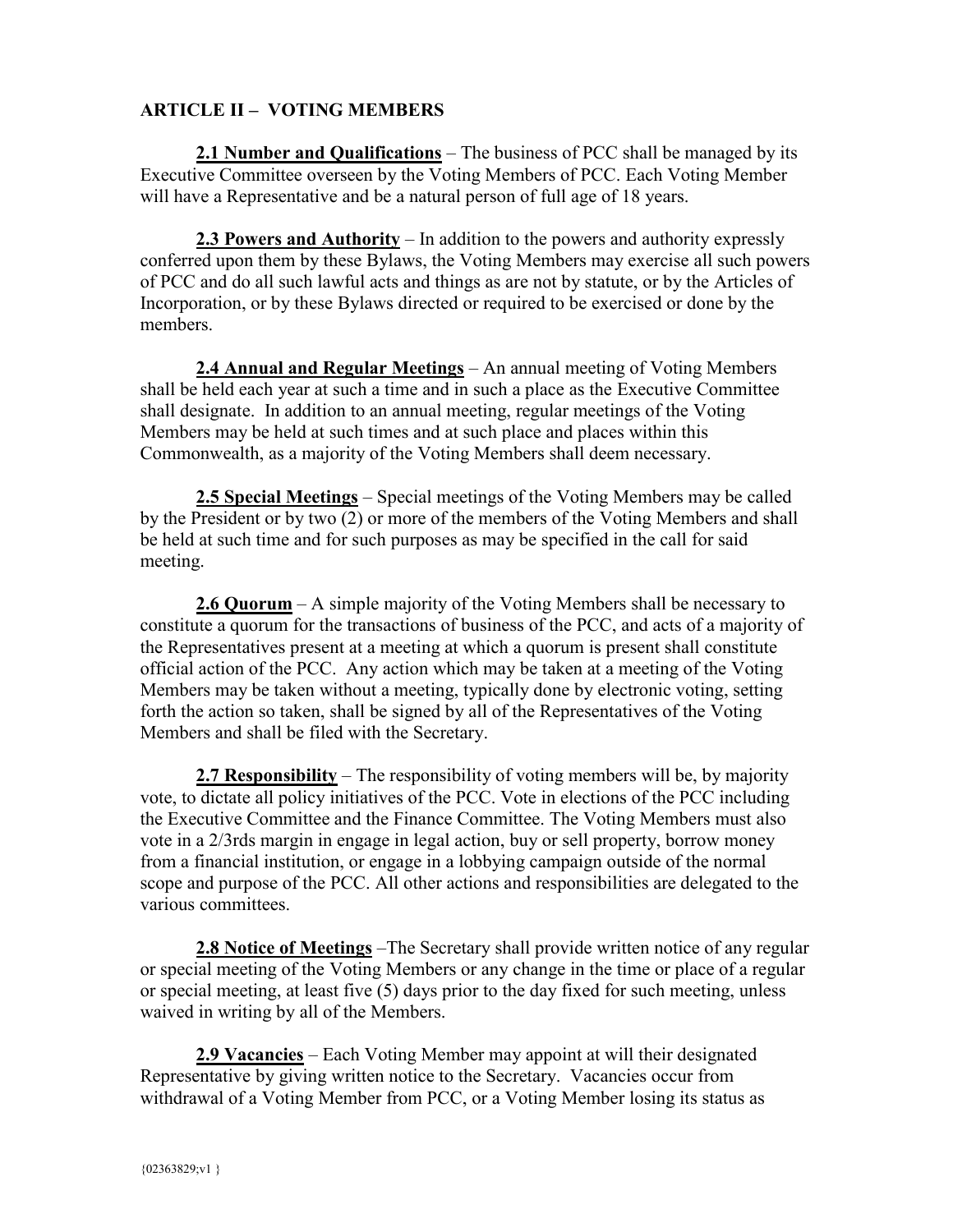Voting Member, shall not be filled. Vacancies of Representatives which occur from removal or resignation of a Representative may be filled by the applicable Voting Member which originally appointed the removed or resigned Representative.

**2.10 Admission of Members** – The Voting Members shall have the power to admit Voting Members and Nonvoting Members to PCC.

**2.11 Member Dues** – The Voting Members shall have the power to specify the amount of dues required to be paid annually, biannually, or quarterly by Voting Members and Nonvoting Members to PCC.

### **ARTICLE III – EXECUTIVE COMMITTEE**

**3.1 Election** – The Executive Committee of PCC shall be chosen annually by the Voting Members, and consist of a President, Vice-President, Secretary and Treasurer. Additional officers may be designated upon the affirmative consent of three-quarters of the Voting Members. The election shall occur December 15<sup>th</sup>.

**3.2 Terms** – Upon the initial election, each Executive Committee Member shall be elected for a term of one (1) year. After which, the President shall serve a term of two (2) years, the Vice President shall serve a term of two (2) years, the Treasurer shall serve a term of one (1) year, and the Secretary shall serve a term of one (1) year. After each term, succeeded by the initial terms, has expired, subsequent terms of all Executive Committee Member shall be in length of two (2) years. No Executive Committee Member may serve more than two (2) consecutive terms in the same office, but may serve again as an Officer after one (1) year. Immediate past Presidents shall continue to serve as non-voting, ex-officio members of the Executive Committee for six months following the end of their final term.

**3.3 Removal** – Any Executive Committee Member may be removed by the Voting Members for cause or whenever, in its judgment, the best interests of PCC will be served thereby.

**3.4 Vacancies** – If any Executive Committee Member resigns or is removed, the Voting Members may choose a successor or successors, who shall hold office for the remaining term of the applicable Committee Member position.

### **ARTICLE IV – COMMITTEES**

**4.1 Standing Committees** – The standing committees of the Corporation shall be as follows:

- A. Executive Committee
- B. Finance Committee
- C. Grower and Processor Committee
- D. Dispensary Committee
- E. Political Action Committee
- F. Marketing and Outreach Committee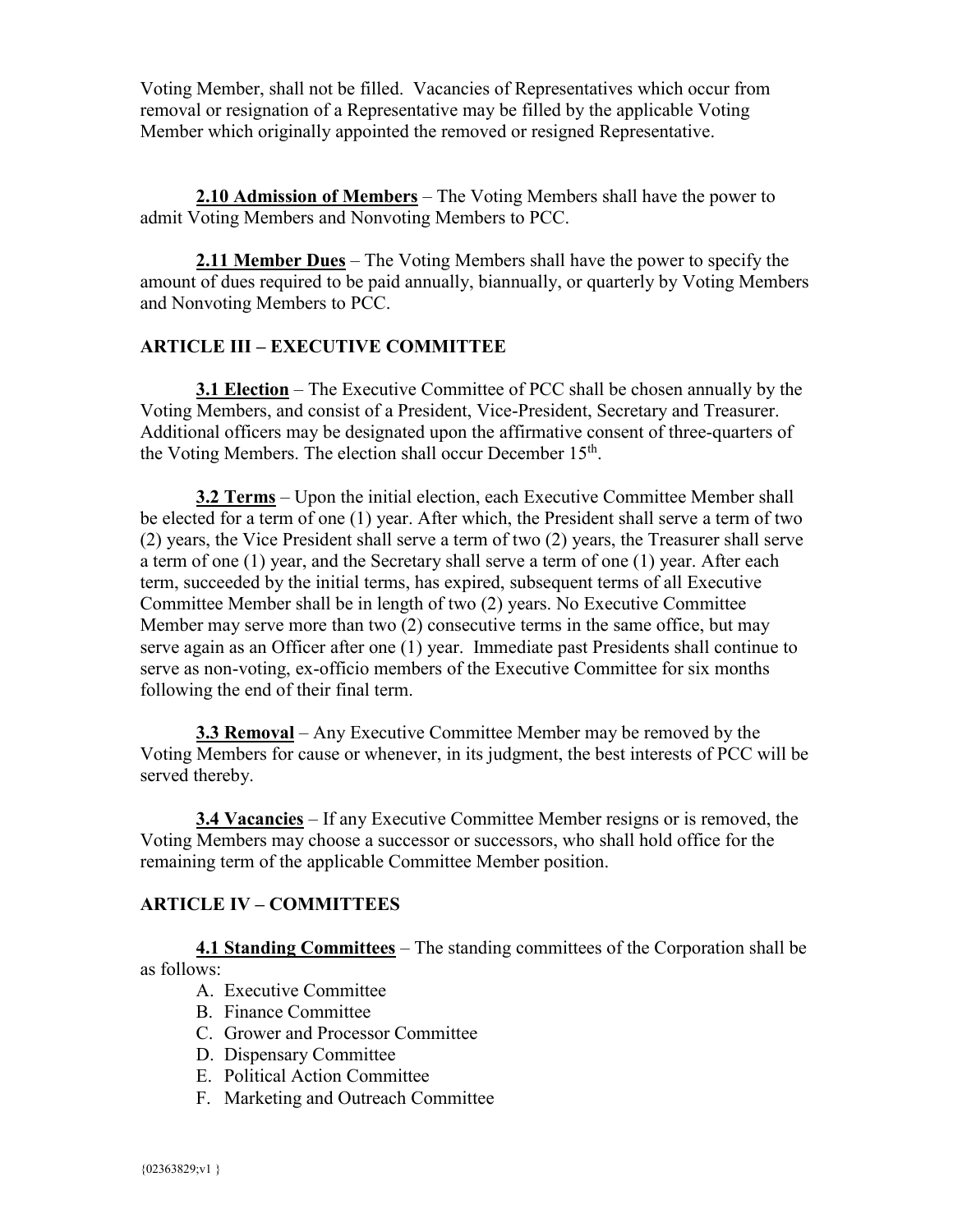**4.2 Appointment of Committees** – The Voting Members or the Executive Committee may establish one (1) or more committees in addition to the standing committees to consist of one (1) or more Voting Members of PCC. Any such committee, to the extent provided in the resolution of the Voting Members or Executive Committee, shall have and may exercise all of the powers and authority delegated to it by the Voting Members or Executive Committee, except that no such committee shall have any power or authority as to the following:

(a) The adoption, amendment or repeal of the Bylaws.

(b) The amendment or repeal of any resolution of the Voting Members.

(c) Action on matters committed by the Bylaws or resolution of the Voting Members to another committee.

The Executive Director of PCC shall be an ex-officio member of all committees, however, he or she may only vote in a situation necessary to break a tie vote.

**4.3 Finance Committee** – The Finance Committee shall be chaired by the Corporation's Treasurer and shall consist of three individuals appointed by the Voting Members. The Finance Committee shall be responsible for developing an annual budget for PCC, which shall be presented and recommended for approval to the Voting Members. The Finance Committee shall be responsible for reviewing and recommending to the Executive Committee policies regarding the business and financial affairs of PCC, for reviewing and recommending to the Executive Committee budgets for special projects not contemplated by the annual budget, for reviewing the monthly statements of income and expenses to ensure their conformity with the annual operation budgets of PCC, for periodically reviewing the financial controls and accounting systems of PCC and recommending changes where appropriate, for engaging an independent book keeper to create monthly statements of income and expenses in addition to any other responsibilities assigned to the committee, and for arranging annually for an independent review of PCC's finances, and for reviewing and presenting to the PCC the results of the independent review. In addition, the Finance Committee shall be delegated the power and authority to approve and authorize the opening of accounts in depository institutions and the designation of the persons entitled to draw upon such accounts and to authorize and expenditure of the funds of PCC that is not within the scope of an annual or special budget previously approved by the Voting Members, provided that such expenditure is not in excess of a dollar amount determined by the Voting Members from time to time.

**4.4 Executive Committee** – An Executive Committee shall be chaired by the President. The purpose of the Executive Committee shall be as follows:

A. To oversee the standing committees.

B. During the intervals between board meetings, the Executive Committee shall possess and may exercise all the powers of the PCC in the management and direction of the affairs of PCC in all cases in which specific directions shall not have been given by the PCC and which, for reasons of expediency, cannot be postponed until a full PCC meeting. All such action shall be reported to the PCC membership.

C. To set the agenda for the meetings of the Board of Directors.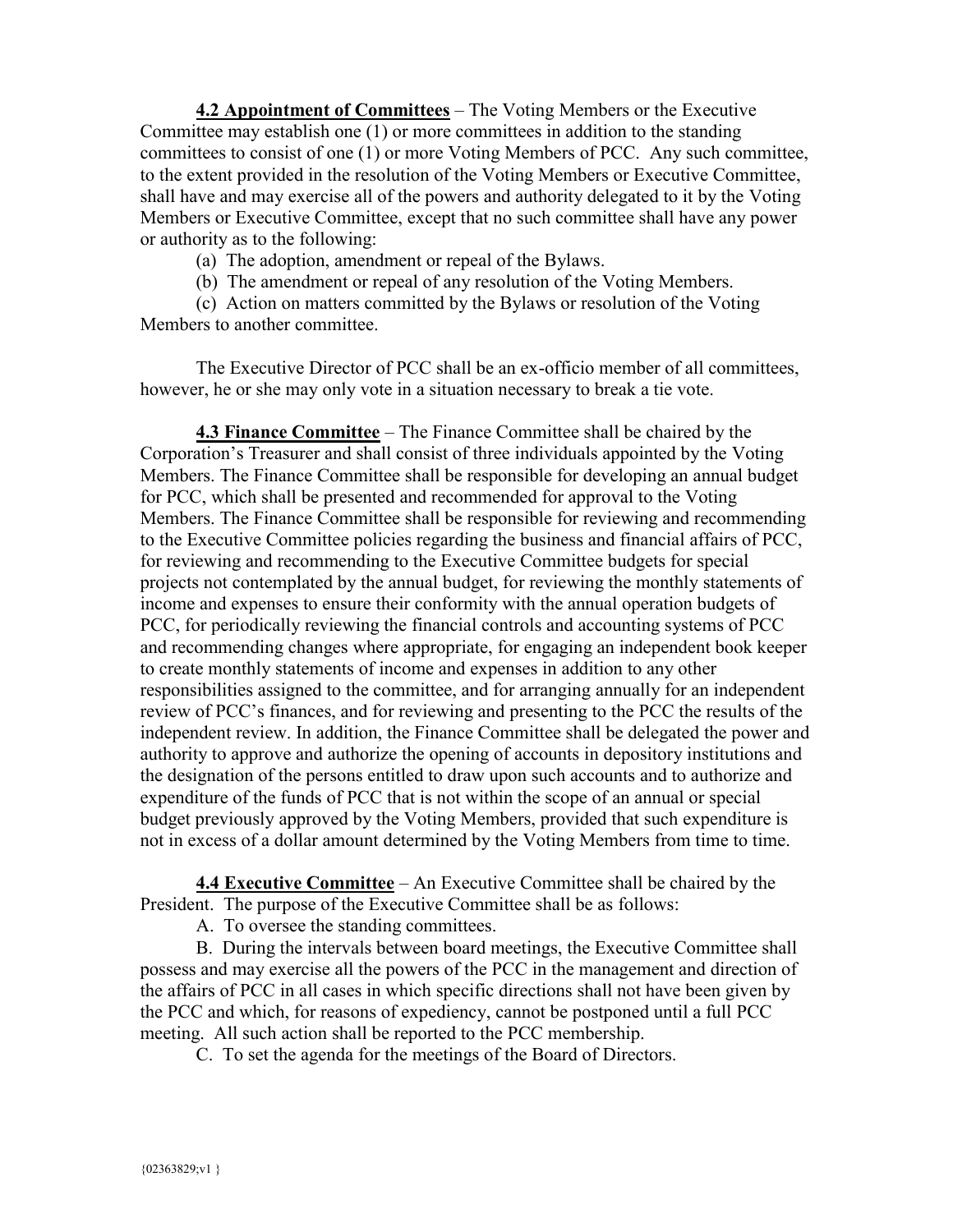D. The Executive Committee may approve any expenditure not explicitly stated in the budget under \$15,000. Any expenditures \$15,001 and above must be approved by the PCC Voting Members.

## **ARTICLE V – INDEMNIFICATION OF OFFICERS, DIRECTORS, EMPLOYEES AND AGENTS**

**5.1 Indemnification –**PCC shall indemnify its employees, Voting members and Committee Members, and may indemnify any other agents, who is a party to, or is threatened to be made a party to or who is called as a witness in connection with any threatened, pending, or completed action, suit or proceeding, whether civil, criminal, administrative or investigative, including an action by or in the right of PCC, by reason of the fact that he or she is or was a member, employee or agent of PCC, against expenses, including attorneys' fees, judgments, fines and amounts paid in settlement actually and reasonably incurred in connection with such action, suit or proceeding unless the act or failure to act giving rise to the claim for indemnification is determined by a court to have constituted willful misconduct or recklessness.

**5.2 Not Exclusive** – The indemnification and advancement of expenses provided by, or granted pursuant to, this Article V shall not be deemed exclusive of any other rights to which those seeking indemnification or advancement of expenses may be entitled under any Bylaw, agreement, contract, vote of members or pursuant to the direction, howsoever embodied, of any court of competent jurisdiction. It is the policy of PCC that indemnification of, and advancement of expenses to, employees, and members of PCC shall be made to the fullest extent permitted by law for acts or omissions occurring within the scope of the employee, or member's duties under these Bylaws.

**5.3 Expenses** –PCC may pay expenses incurred by an employee or member and may pay expenses incurred by any other agent, in defending a civil or criminal action, suit or proceeding in advance of the final disposition of such action, suit or proceeding upon receipt of an undertaking by or on behalf of such person to repay such amount if it shall ultimately be determined that he is not entitled to be indemnified by PCC.

# **ARTICLE VI – BOOKS AND RECORDS**

**6.1 Records** –PCC shall keep an original or duplicate record of the proceedings of PCC and of its committees, the original or a copy of its Bylaws, including all amendments or alterations thereto to date, certified by the Secretary, and original or a duplicate membership register, giving the names of the details of the membership of each. PCC shall also keep appropriate, complete and accurate books or records of its financial accounts. The records provided for herein shall be kept at either the registered office of PCC in this Commonwealth, or at its principal place of business wherever situated.

**6.2 Access to Records** –Every Voting Member shall, upon written demand stating the purpose thereof, have a right to examine the records of PCC, in person or by agent or attorney, during usual business hours and with reasonable notice, and to make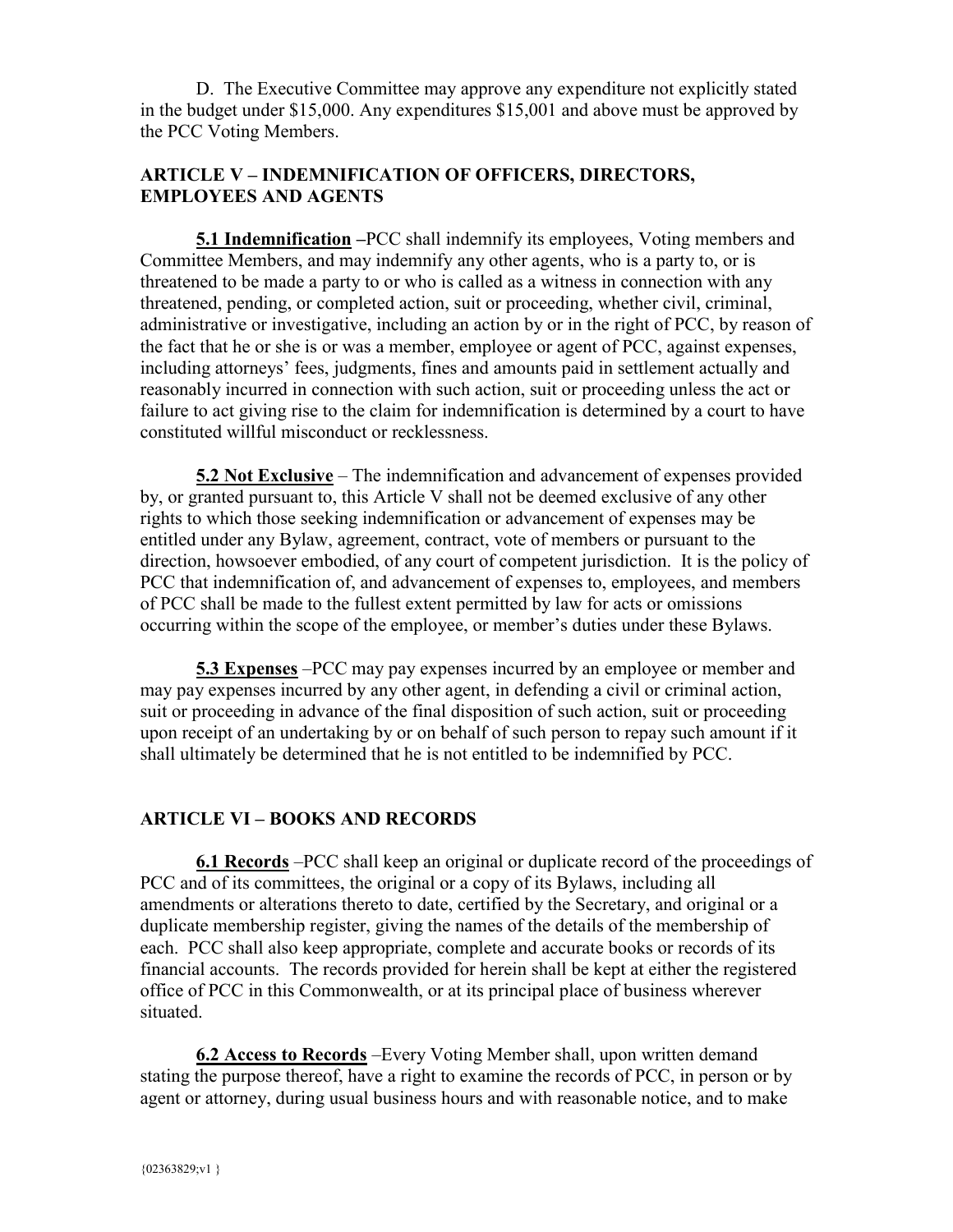copies or extracts therefrom. A proper purpose shall mean a purpose reasonably related to the interest of such person as a Voting Member of PCC.

In every instance where an attorney or other agent shall be the person who seeks the right to inspection, the demand shall be accompanied by a power of attorney or such other writing which authorizes the attorney or other agent to so act on behalf of the Voting Member. The demand shall be directed to PCC at its registered office in this Commonwealth or at its principal place of business.

### **ARTICLE VII – TRANSACTION OF BUSINESS**

**7.1 Real Property** –PCC shall make no purchase of real property or sell, mortgage, lease away or otherwise dispose of its real property unless authorized by a vote of two-thirds (2/3) of the members of the Voting Members, except that whenever there are twenty-two (22) or more Voting Members, the vote of a majority of the members in office shall be sufficient.

**7.2 Fees and Prices** – Whenever the lawful activities of PCC involve, among other things, the charging of fees or prices for its services or products, it shall have the right to receive such income and, in so doing, may make an incidental profit. All such incidental profits shall be applied to the maintenance and operation of the lawful activities of PCC and in no case shall be divided or distributed in any manner whatsoever among the Membership of PCC.

**7.3 Disbursements** – All checks or demands for money and notes of PCC shall be signed by any one (1) employee of PCC in which the Voting Members or the Executive Committee may, from time to time, designate.

### **ARTICLE VIII – ANNUAL REPORT**

**8.1 Annual Report** – The Executive Committee shall present annually to the members a report showing in appropriate detail the following:

- (a) The assets and liabilities of PCC as of the end of the fiscal year immediately preceding the date of the report.
- (b) An analysis of the aging of account payable and receivable balances.

(c) The principal changes in assets and liabilities during the year immediately preceding the date of the report.

(d) The revenue or receipts, both unrestricted and restricted to particular purposes, for the year immediately preceding the date of the report.

(e) The expenses or disbursements, for both general and restricted purposes, during the year immediately preceding the date of the report.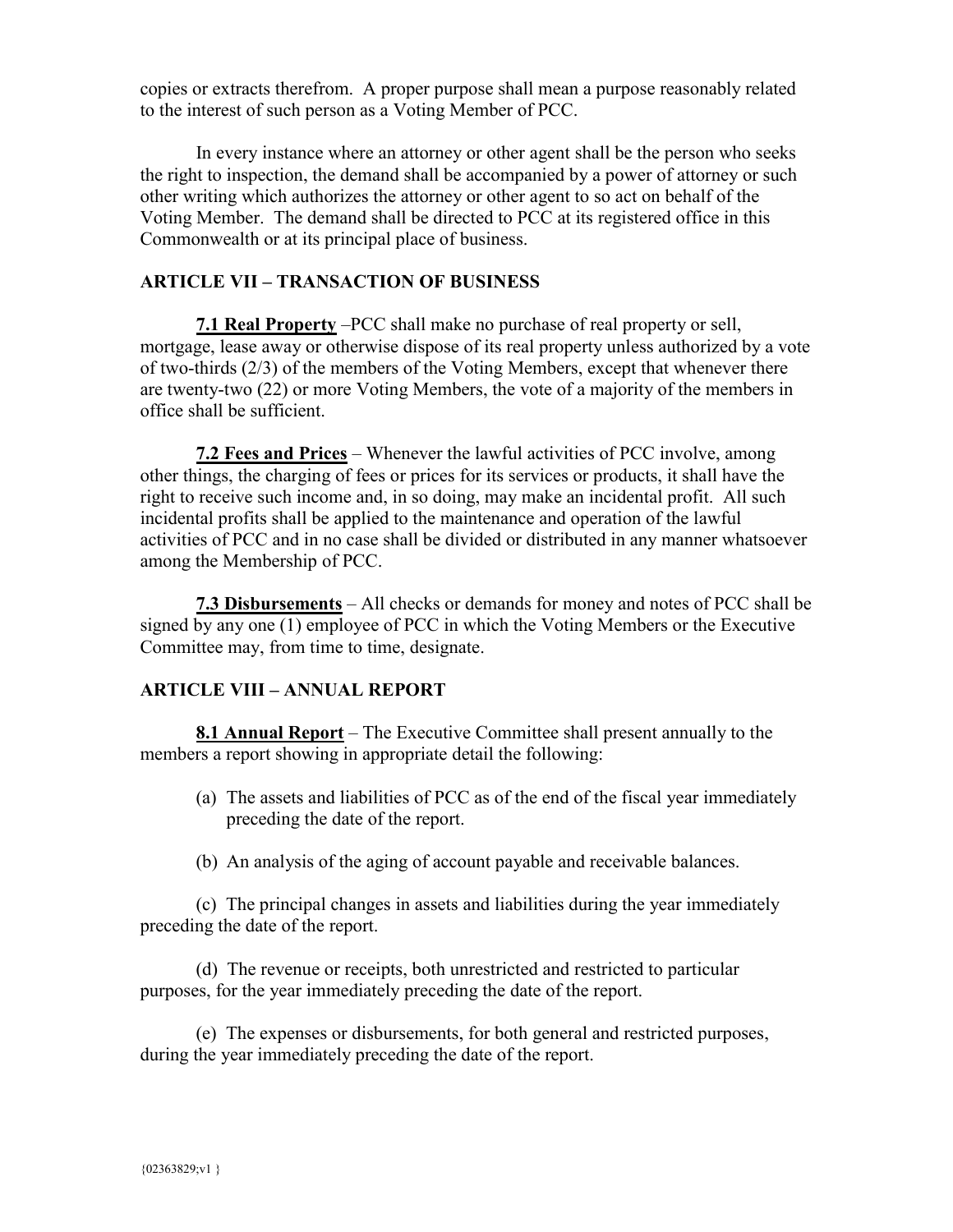(f) The number of members of the PCC as of the date of the report, together with a statement of increase or decrease in such number during the year immediately preceding the date of the report, and a statement of the place where the names and addresses of the current members may be found.

(g) An annual program report describing services provided to its constituency.

(h) A forward-looking strategic plan outlining the activities, priorities, and services provided to its constituency.

## **ARTICLE IX – NOTICES**

**9.1 Notice** – Whenever written notice is required to be given to any Voting Member, it may be given either personally or by sending a copy thereof by first class mail, facsimile, electronic mail, postage prepaid, to the address appearing on the books of PCC. If the notice is sent by mail, it shall be deemed to have been given to the person entitled thereto when deposited in the United States mail. A notice of meeting shall specify the place, day and hour of the meeting and any other information required by statute or these Bylaws.

**9.2 Waiver of Notice** – Whenever any written notice is required to be given under the provisions of the statute or under the Articles or Bylaws of PCC, a waiver thereof in writing, signed by the person or persons entitled to such notice, whether before or after the time stated therein, shall be deemed equivalent to the giving of such notice.

### **ARTICLE X – MISCELLANEOUS PROVISIONS**

**10.1 Fiscal Year** – The fiscal year of PCC shall commence January 1 and end December 31.

**10.2 Non-Profit** –No part of the net earnings of PCC shall inure to the benefit of, or distributable to its trustees, directors, officers or other private persons, except that PCC shall be authorized and empowered to pay reasonable compensation for services rendered and to make payments and distributions in furtherance of Section 501(c)(6) purposes. Notwithstanding any other provision of these articles, PCC shall not carry on any other activities not permitted to be carried on by an organization exempt from Federal Income Tax under Section 501(c)(6) of the Internal Revenue Code (or corresponding section of any future Federal Tax code).

**10.3 Dissolution** – Upon the dissolution of the PCC, the Executive Committee shall, after paying or making provision for the payment of all of the liabilities of PCC, dispose of all of the assets of PCC exclusively for the purposes of PCC in such manner, or to such organization or organizations organized and operated exclusively for charitable, educational, religious, or scientific purposes, as shall at the time qualify as an exempt organization or organizations under Section  $501(c)(3)$  or Section  $501(c)(6)$  of the Internal Revenue Code of 1954 (or the corresponding provision of any future United States Internal Revenue Law), as the Executive Committee shall determine.